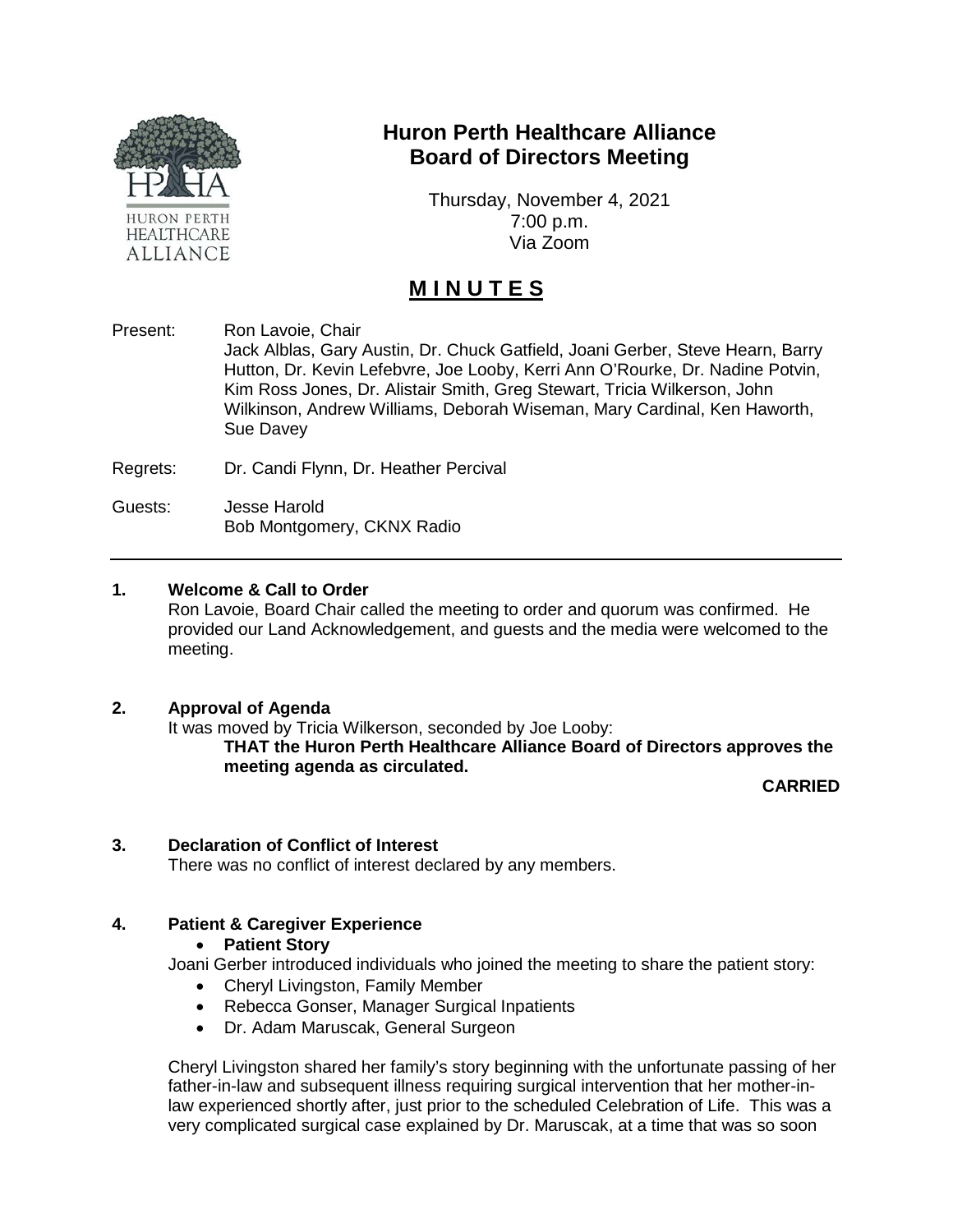after losing her husband, and he worked with the team to make arrangements for her to have a leave of absence to attend the Celebration of Life, although the family decided to reschedule it to a later date due. Cheryl and her family were extremely grateful for the care provided by the team who had taken the time to treat both her mother-in-law's physical and emotional well-being while she was in hospital. Rebecca noted the importance of sharing these stories at team huddles, demonstrating how the team goes beyond the patient and their medical story, meeting the needs of the whole person. Joani thanked Cheryl for sharing this story and wished her mother-in-law in her recovery.

# **5. Board Education**

# • **HPHA's Patient & Caregiver Program Refresh**

Joani Gerber provided an overview of the Huron Perth Healthcare Alliance's (HPHA) Patient & Caregiver Program Refresh that has been undertaken starting in 2020 and to be finalized by December 2021. It was noted that an evaluation of the program with all patient partners/caregivers was undertaken and helped inform the refresh. Changes include:

- Name change to Patient & Caregiver Program
- Formation of a Steering Committee that meets frequently and includes Michelle Jones, Corporate Lead and Joani Gerber, Chair and 3 to 5 Patient Partners/Caregivers.
- Development of an Accountability and Responsibility Framework.
- Formalized roles and terms of engagement for existing and new members.
- Creation of a Leadership Guide for the HPHA team

Joani shared next steps and priorities to include recruitment of new patient partners/ caregivers to meet the demands of the organization.

There was discussion and Michelle Jones provided an update on the Call Centre. Five volunteers have expressed interest and these individuals will be doing follow-up experience calls with patients 24-48 hours after an Emergency Department visit using an Ontario Hospital Association validated survey.

## **6. Minutes of Previous Meetings**

## **6.1 September 9, 2021**

It was moved by Jack Alblas, seconded by John Wilkinson:

**THAT the Huron Perth Healthcare Alliance Board of Directors approves the minutes from the meeting held September 9, 2021.**

**CARRIED**

## **7. Consent Agenda**

It was moved by Steve Hearn, seconded by Kim Ross Jones:

**THAT the Huron Perth Healthcare Alliance Board of Directors approves the November 4, 2021 Consent Agenda that included reports from the:**

- **Chief Nursing Executive**
- **President & Chief Executive Officer**

**CARRIED**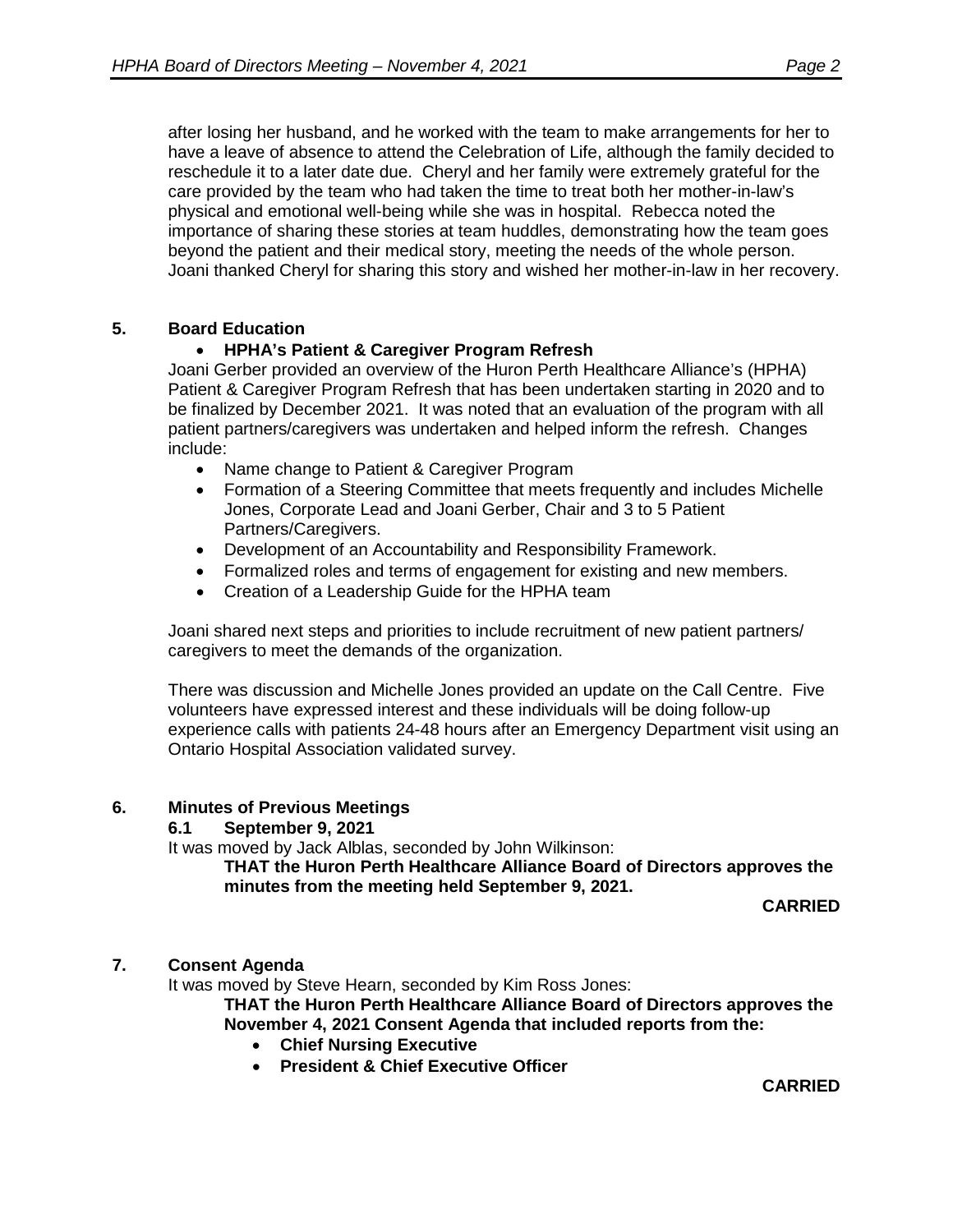# **8. Governance**

# **8.1 Board Committee Reports**

# **8.1.1 Governance & Stakeholder Relations Committee**

The Governance & Stakeholder Relations Committee met on October 26<sup>th</sup> and Greg Stewart presented the report that was pre-circulated.

- The Ontario Hospital Association (OHA) Board Self-Assessment Survey is not being conducted this year. This tool will be used internally to gauge areas of strength and gaps for improvements.
- The OHA is surveying members to assess their governance learning tools and resources.
- The Alliance Agreement is undergoing review to bring current, removing redundant and historical information.
- The Huron Perth & Area Ontario Health Team is polling partner organizations for interest in a joint accreditation in 2023.
- The Huron Perth Healthcare Alliance's Communication Plan is being refreshed.

# **8.1.2 Quality Committee**

Kim Ross Jones provided highlights from the meetings held September  $29<sup>th</sup>$  and October 27<sup>th</sup> for informational purposes. She commended Penny Cardno and the team who worked with community partners to implement quality improvements for the Walton Motocross Events that can be spread for use during other events. Kim noted the operational indicators included in the report that are not meeting target mainly related to pandemic challenges. The Huron Perth Healthcare Alliance continues to move forward with quality improvement initiatives in absence of a Quality Improvement Plan (QIP) for this fiscal year although planning is expected to resume in April. Ontario Health Teams will be submitting a QIP for 2022/2023 and hospital specific indicators will be included.

# **8.1.3 Medical Advisory Committee**

Dr. Kevin Lefebvre presented the reports from the meetings held on September  $23<sup>rd</sup>$  and October  $28<sup>th</sup>$ . He noted the successful recruitment in primary care that will decrease the number of unattached patients in the Stratford area. Dr. Malcolm Carlson has retired from his role as the Laboratory Director for the Huron Perth Healthcare Alliance and the Inter-Hospital Laboratory Partnership. Dr. Chopra has stepped into this position in the interim until the end of December and recruitment is underway for a permanent replacement.

# **8.1.4 Resources & Audit Committee**

Joe Looby presented the report from the meeting held October  $28<sup>th</sup>$ . He shared the updates to include funding for working capital, Health Infrastructure Renewal Funding and COVID-19 surge bed funding and expense reimbursements expected for quarter 2. He noted that the Ministry has not confirmed whether hospitals will receive reimbursement for pandemic expenses for quarters 3 and 4. Capital expenditures yearto-date (YTD) total \$4.2M and forecast is less than plan primarily due to timing and availability of contractors and supply chain issues. Debt totaled YTD is \$15.1M with a forecast for year-end of \$12.4M. It was noted that there is outstanding debt related to capital projects that foundations fundraise for and purchases/work is completed while pledges turn to cash and are transferred over to the hospital from the foundations. The province's fall economic statement looked positive for hospitals.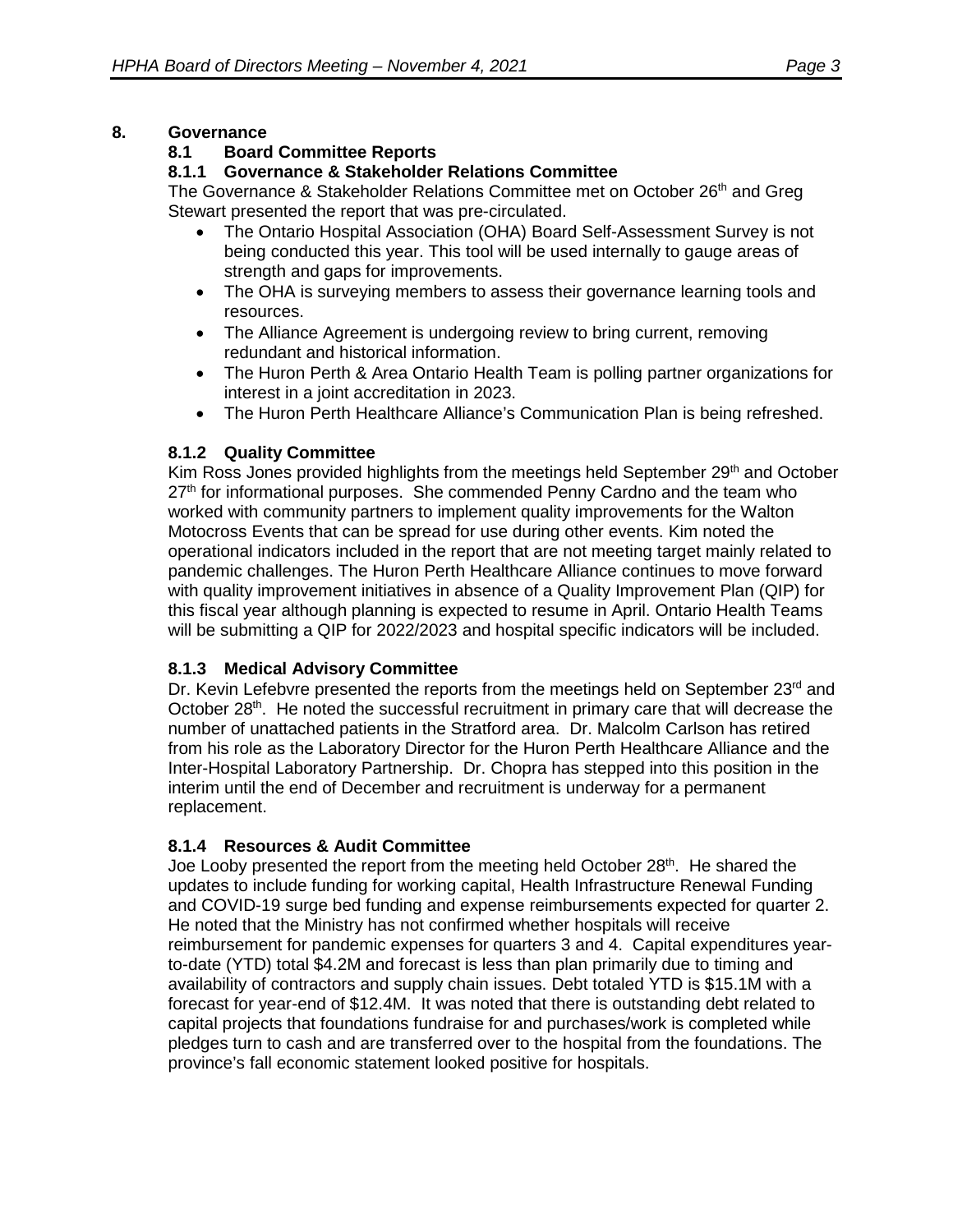It was moved by Joe Looby, seconded by Steve Hearn:

#### **THAT the Huron Perth Healthcare Alliance Board of Directors approves the Quarter 1, September 30, 2021 financial statements and associated reports. CARRIED**

Joe reported that there are a number of red flags on the dashboard for People in the areas of sick days, performance appraisal completion and workload complaints that are heavily influenced by the pandemic. He added that there is high turnover in human resources and positions filled as there is a lot of demand in the system for health care workers so retention is a challenge.

# **9. 2021/2022 Commitments to Our Communities**

# • **Corporate Quarter 2 Review**

## *Focus on Culture and Wellness*

*Develop a diversity, equity and inclusion (DEI) strategy for HPHA by March 31, 2022 Milestone: Establish regular meetings of HPHA DEI Committee, develop and facilitate an all staff/physician/patient and caregiver partner survey focusing on culture and perceptions of DEI at HPHA*

DEI survey was deferred and is being carried out in November.

#### *Ending hallway medicine with patient flow improvements*

*Achieve a 10% reduction for HPHA Head to Bed Time by March 31, 2022 Milestone: Develop standard work for Bed Allocators and Team leads on all units at all sites*

• Patient Flow Policy will be finalized to inform standard work and quide teams.

## *Advancing the Huron Perth & Area Ontario Health Team*

*1. Favourably "shift" 30-day hospital readmissions rates for acute congestive heart failure patients*

*Milestone: Build CHF Workplan Q2-4 secure expansion*

- Team is being pulled together to identify baseline data.
- *2. 80% of Mental Health and Addictions community interactions by Mobile Crisis Rapid Response*

*Milestone: Grow and formalize Mental Health and Addiction Network and working teams; finalize project plan for project* 

- Program is evolving and focus of work is mobile crisis in the community rather than an Emergency Department admission.
- Community partnership that demonstrates additional future potential benefits.
- *3. Greater than 90% adoption rate of standardized Infection Prevention and Control (IPAC) policies and procedures across the HPA-OHT partner organizations Milestone: Launch Event for HPA-OHT IPAC Program; work with member organizations to align policies*
	- IPAC launch events held with partners to standardize and adopt consistent IPAC policies and procedures across partner organizations in the OHT.

There was discussion about the ALC (alternate level of care) challenges being experienced. It was noted that the Huron Perth Healthcare Alliance monitors and